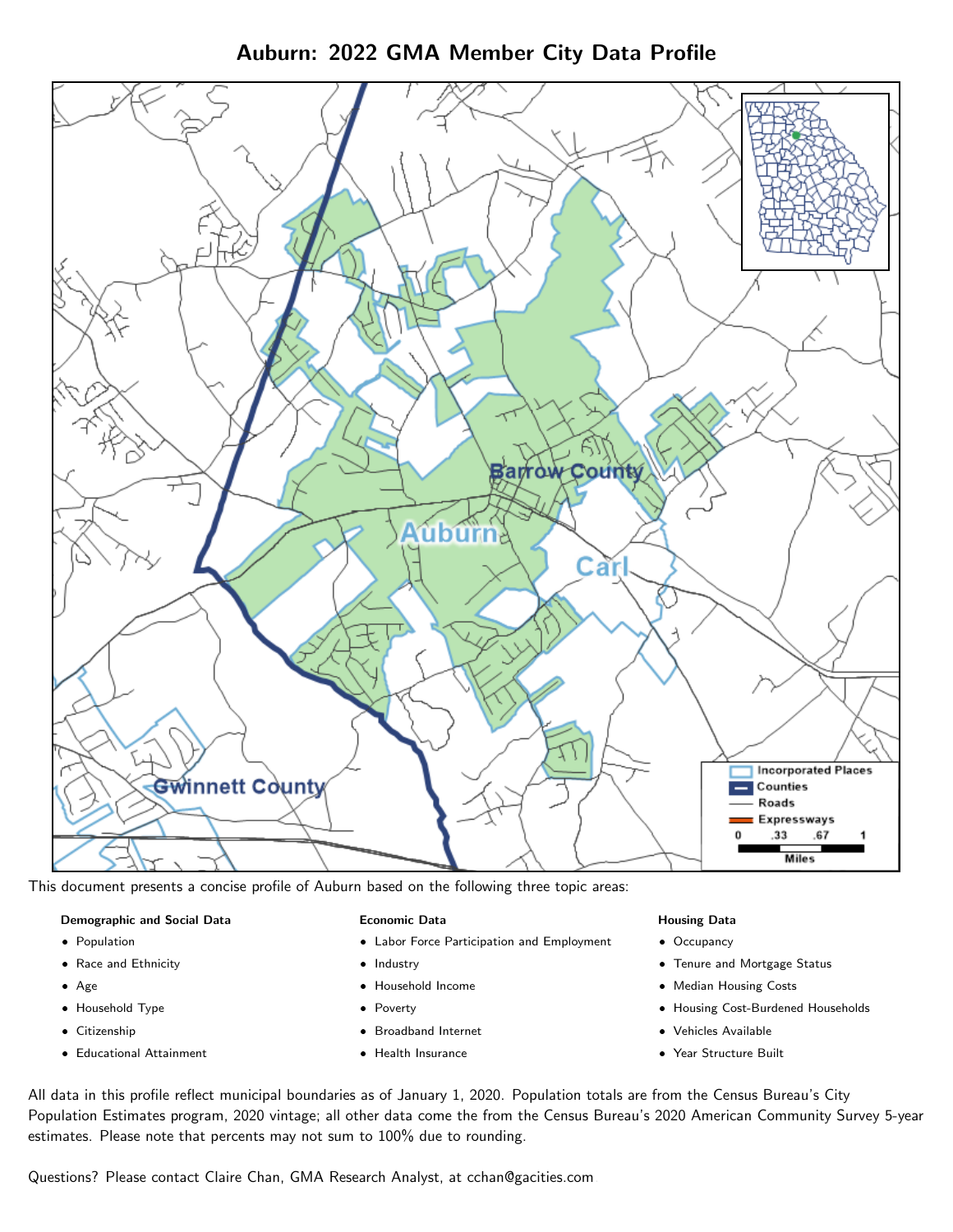# Auburn: Demographic and Social



0% 2% 4% 6% 8% Male **Female** 8% 6% 4% 2% 85 and over 80-84 75-79 70-74 65-69 60-64 55-59 50-54 45-49 40-44 35-39 30-34 25-29 20-24 15-19 10-14 5-9 Under 5

**Citizenship** 

Age



Source: American Community Survey, 2020 5-year estimates, table B05002 Source: American Community Survey, 2020 5-year estimates, table B15002

Race and Ethnicity



Source: U.S. Census Bureau, City Population Estimates, 2020 vintage Source: American Community Survey, 2020 5-year estimates, table B03002

# Household Type



Source: American Community Survey, 2020 5-year estimates, table B01001 Source: American Community Survey, 2020 5-year estimates, table B11001

## Educational Attainment



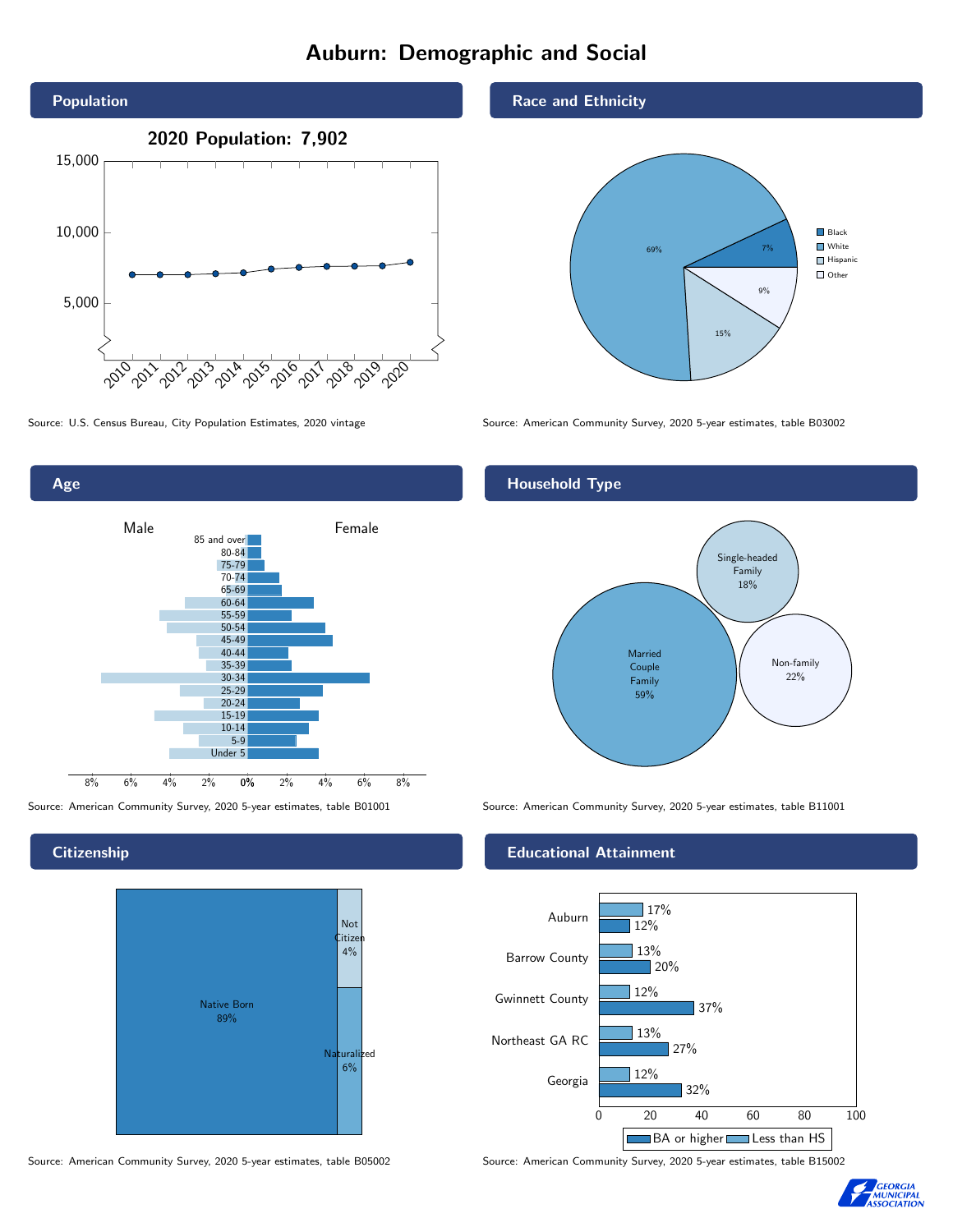# Auburn: Economic





Source: American Community Survey, 2020 5-year estimates, table B23001 Note: Unemployment rate is based upon the civilian labor force.



Source: American Community Survey, 2020 5-year estimates, tables B19013 and B19025 Source: American Community Survey, 2020 5-year estimates, table B17010



#### Industry

| Agriculture, forestry, fishing and hunting, and mining      | $0\%$ |
|-------------------------------------------------------------|-------|
| Construction                                                | 9%    |
| Manufacturing                                               | 19%   |
| <b>Wholesale Trade</b>                                      | 8%    |
| Retail Trade                                                | 11%   |
| Transportation and warehousing, and utilities               | 5%    |
| Information                                                 | $1\%$ |
| Finance and insurance, real estate, rental, leasing         | 7%    |
| Professional, scientific, mgt, administrative, waste mgt    | 10%   |
| Educational services, and health care and social assistance | 13%   |
| Arts, entertainment, recreation, accommodation, food        | 9%    |
| service                                                     |       |
| Other services, except public administration                | 6%    |
| Public administration                                       | 2%    |

Source: American Community Survey, 2020 5-year estimates, table C24030

## Poverty



## Health Insurance



Source: American Community Survey, 2020 5-year estimates, table B28002 Source: American Community Survey, 2020 5-year estimates, table B18135